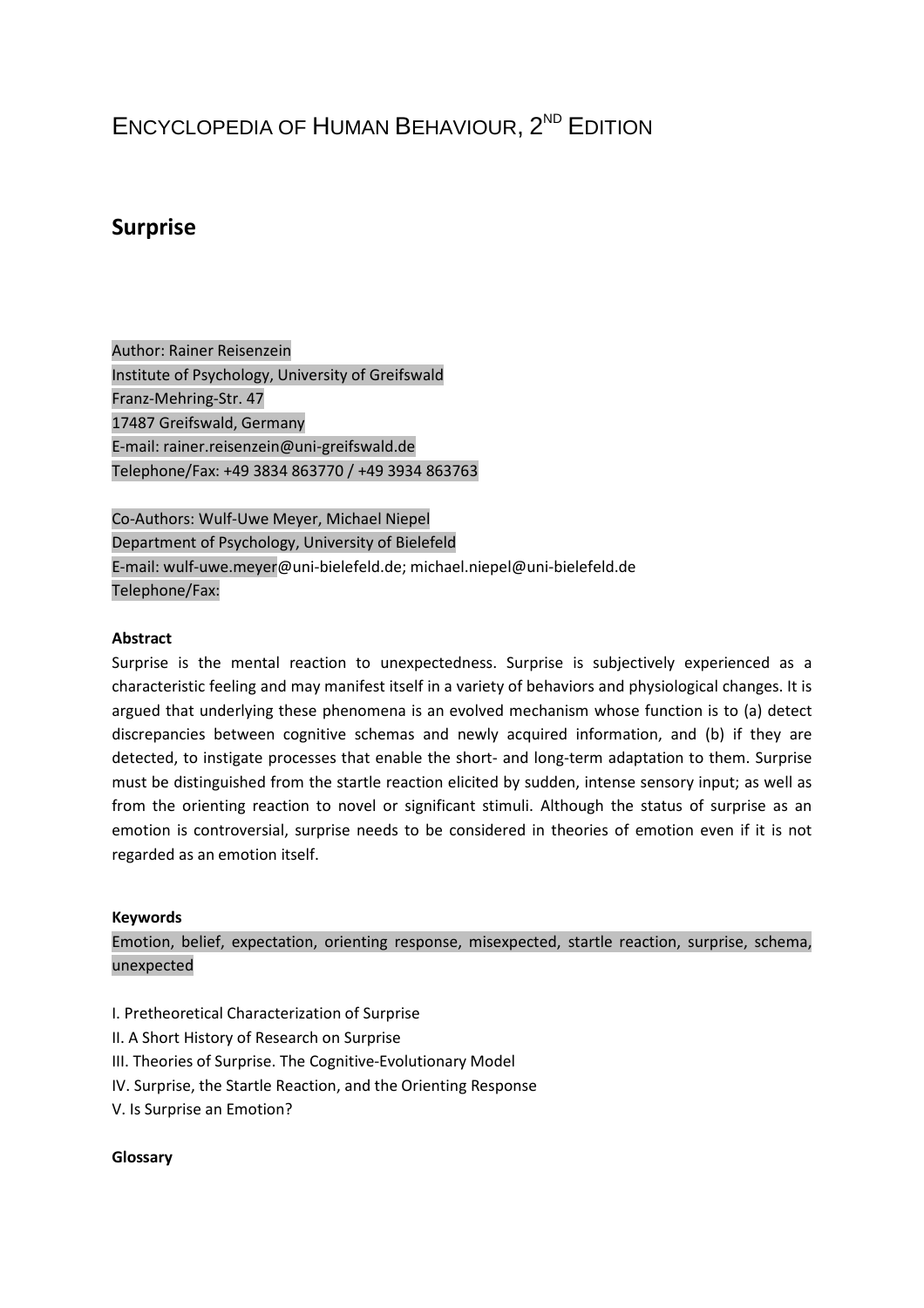**Belief:** The mental state of holding a proposition to be true; one of the basic kinds of propositional attitude.

- **Expectation:** In common parlance, a belief regarding a future state of affairs. In the theory of surprise, "expectation" is used more broadly, as a synonym of "belief".
- **Emotions**: Mental states experienced as (typically positive or negative) feelings that typically seem to be directed at specific objects, and are more or less frequently accompanied by physiological arousal, expressive reactions (e. g. facial expressions), and characteristic actions. Examples are joy, sadness, hope, fear, anger, pity, guilt, and pride.
- **Misexpected and unexpected:** Surprise is caused by unexpected events. Unexpected events cover two cases: Those that are misexpected, and those that are unexpected in the strict sense. An event is *misexpected* if it conflicts with a pre-existing, specific and usually explicit belief concerning this event. An event is *unexpected in the strict sense* if it is inconsistent with the person's background beliefs.
- **Orienting response**: The orienting response (OR) is usually defined as a probabilistic syndrome of behavioral and physiological reactions, evoked in particular by novel or significant stimuli. Although the reactions characteristic for the OR and those characteristic for surprise overlap, the OR must be distinguished from surprise.
- **Schema**: According to schema theory, human perception, thought and action are to a large extent controlled by complex, organized knowledge or belief structures, called schemas. Schemas can be regarded as informal, unarticulated theories, or as sets of beliefs, about objects, events, event sequences (including actions and their consequences) and situations.
- **Startle reaction**: A reflex‐like defensive response elicited by abrupt, intense sensory input, such as a pistol shot. The startle reaction consists centrally of a rapid muscular response beginning with the closure of the eyes, that may extend to the body; but it also includes a variety of physiological changes. Although surprise is a frequent secondary reaction to startling stimuli, the startle reaction and surprise are entirely different phenomena.
- **Surprise:** A peculiar state of mind, usually of brief duration, caused by unexpected events of all kinds. Subjectively, surprise manifests itself centrally in a characteristic feeling; objectively, it may manifest itself in a variety of behaviors and physiological changes. It is argued that underlying these phenomena is an evolved mechanism whose function is to (a) detect discrepancies between cognitive schemas and newly acquired information, and (b) if they are detected, to instigate processes that enable the short‐ and long‐term adaptation to them.

#### **I. PRETHEORETICAL CHARACTERIZATION OF SURPRISE**

Common‐sense psychology conceptualizes surprise as a peculiar state of mind, usually of brief duration, caused by unexpected events of all kinds, ranging from unexpected sounds and lights to unexpected social events (e. g., the outcome of an election), to unexpected turns in novels and unexpected puns of jokes.

*Subjectively* (i. e., from the perspective of the surprised person), surprise manifests itself centrally in a phenomenal experience or "feeling" with a characteristic quality, that can vary in intensity from just-noticeable to intense. In addition, the surprised person is often aware, at least if she observes herself carefully, of a variety of surprise-related mental and behavioral events: She realizes that something is different from usual or other than expected; she notices that her ongoing mental processes and actions are being interrupted and that her attention is drawn to the unexpected event; she may feel curiosity about the nature and causes of this event; and she may notice the occurrence of spontaneous epistemic search processes (attempts to make sense of the event).

*Objectively* (i. e., from the perspective of the outside observer), surprise may reveal itselfdepending on circumstances—in any of a number of behavioral indicators, including: interruption or delay of ongoing motor activities; orienting of the sense organs to the surprising event; investigative activities such as visual search or questioning others; spontaneous exclamations ("Oh!") and explicit verbal proclamations of being surprised; and a characteristic facial expression consisting, in full‐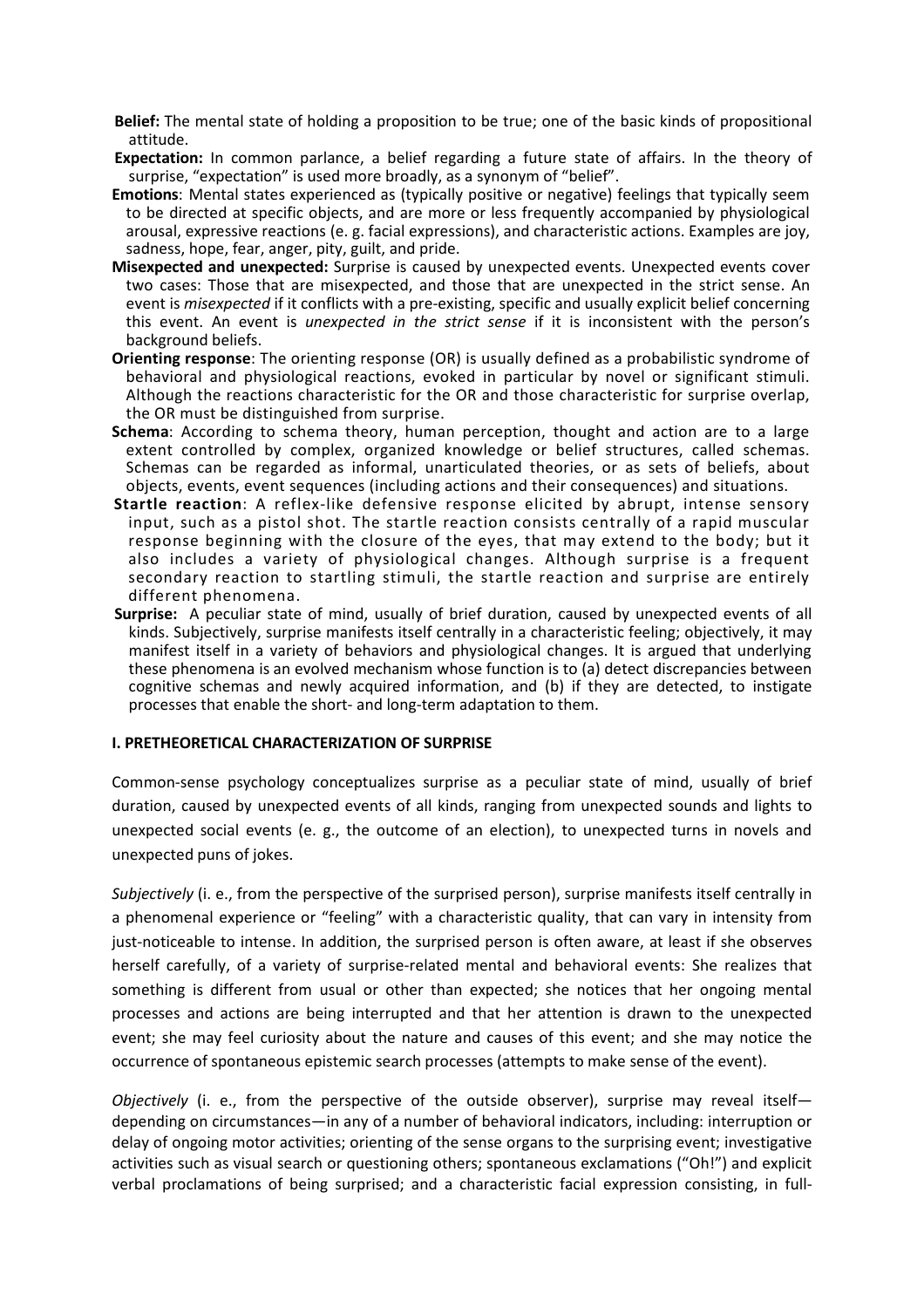blown form, of eyebrow-raising, eye-widening, and mouth-opening/jaw drop. Intercultural studies suggest that people from different cultures consider this facial display to be characteristic for surprise; this points to an evolutionary origin of the expression. Psychophysiological studies suggest that surprising events may also elicit a variety of bodily changes, similar to those characteristic for the orienting response (OR), such as a temporary slowing of heart rate and an increased activity of the eccrine sweat glands [see below: ORIENTING RESPONSE]. As to the brain processes that underlie surprise, research is limited; again however, the available evidence suggests that the neurophysiological events characteristic for surprise overlap partly with those characteristic for the OR. In particular, electrophysiological studies suggest that the so-called P300a component of evoked brain potentials elicited by rare deviant stimuli may also be characteristic for (some forms of) surprise [see below: ORIENTING RESPONSE]. Brain imaging studies suggest that both unexpected stimuli and rare deviant stimuli activate a large network of cortical and subcortical regions in the brain, suggesting a "whole brain response" to unexpectedness that would fit well with the theory of surprise detailed below, as well as with theories of the OR. As to the brain processes selectively associated with surprise, a recent study points to processes in the lateral prefrontal cortex.

Scientists can use the various external indicators of surprise (self reports about surprise, action delay, brain responses etc.) to infer the presence and intensity of surprise in their research participants. It must be noted, however, that the behavioral manifestations of surprise (e. g., the facial expression of surprise, or physiological reactions) occur by no means in all surprise-eliciting situations and are in general only loosely associated with one another. Although progress in brain imaging techniques may eventually provide researchers with a precise, objective measure of surprise, for the time being the most direct indicator of surprise remains the person's self-report about the presence and intensity of the feeling of surprise, typically measured using a rating scale (ranging e. g., from "0" = not at all surprised to "10" = extremely surprised").

#### **II. A SHORT HISTORY OF RESEARCH ON SURPRISE**

Descriptions of surprise as a mental and behavioral phenomenon, as well as first attempts at theory‐ building, date back as far as Aristotle (about 350 B.C.). Among the first to discuss surprise in modern times were the philosophers David Hume and Adam Smith in the  $18<sup>th</sup>$  century. Their ideas were taken up and elaborated further when psychology was established as an independent discipline in the 19<sup>th</sup> century. By 1920, most of the questions about surprise that are discussed today had already been formulated, and even first experimental studies had been conducted. However, during the subsequent, behaviorist era of psychology (about 1920-1960), research on surprise came largely to a standstill, to be taken up again only following the so-called "cognitive revolution" of the 1960s. At that time, aspects of surprise first came to be discussed again under the headings of "orienting response" [see below: ORIENTING RESPONSE] and "curiosity and exploration". Surprise as an independent phenomenon was first discussed anew by evolutionary emotion theorists Silvan Tomkins and Carroll Izard. Referring back to Darwin, these authors proposed that surprise is a basic emotion that serves essential biological functions. One of these functions—surprise as an instigator of epistemic (specifically causal) search and a precondition for learning and cognitive development came to be particularly emphasized by developmental psychologists. This suggestion was subsequently taken up by social psychologists interested in everyday causal explanations, who emphasized unexpectedness as a main instigator of spontaneous causal search. In the 1980s, cognitive psychologists, including cognitively oriented emotion theorists, became interested in surprise. Since that time, research on surprise has steadily increased and is carried out today by researchers in several different subfields of psychology, as well as in neighboring fields such as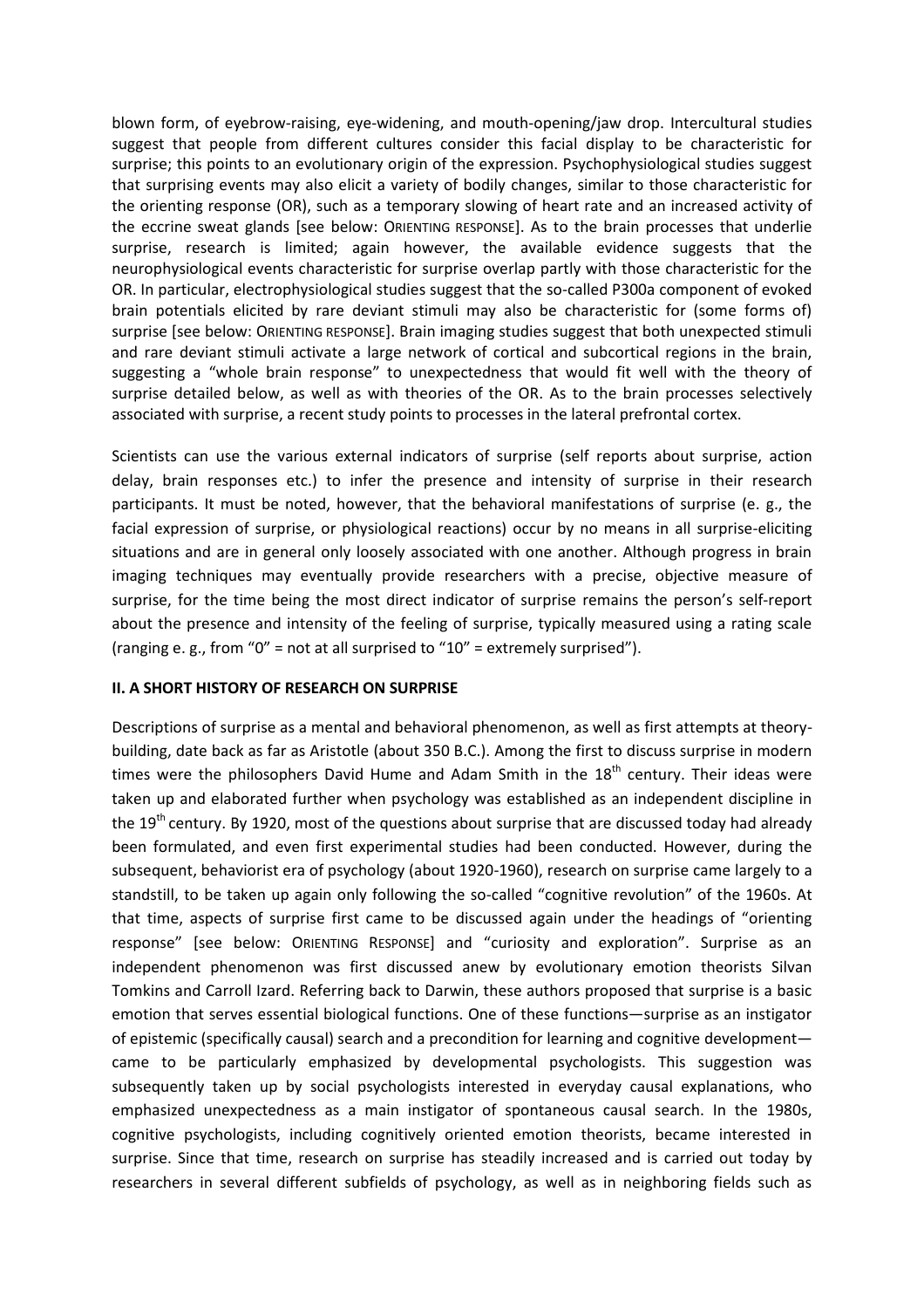artificial intelligence. Topics addressed by contemporary research on surprise (part of which is carried out under different labels such as "spontaneous attention", "orienting response", and "curiosity") range from the relation of surprise to spontaneous attention capture, to the conditions of the facial expression of surprise, to the role of surprise in advertising. Because surprise is involved many different psychological phenomena, research on surprise is relevant for many areas of psychological investigation. These include belief updating and learning, the diagnosis of knowledge structures in children, spontaneous attention, automatic versus controlled processing, emotions, humor, the psychology of music, and aesthetic appreciation.

## **III. THEORIES OF SURPRISE. THE COGNITIVE‐EVOLUTIONARY MODEL**

Classical psychological theories of surprise are formulated exclusively on the "intentional level" of system analysis familiar from common‐sense psychology, using concepts such as *belief*, *expectation*, *attention* and, of course, *surprise*. Only in recent times have there been attempts to move beyond this level of analysis to the level of the underlying mental mechanisms, or the cognitive architecture. The aim of these newer, "process models" of surprise is to provide a deeper understanding of the causal generation of surprise, its nature, and its functional role in the architecture of the mind, by describing (at least in outline) the information‐processing mechanisms that underlie the experience of surprise and surprise‐related mental events and behaviors. To illustrate, we describe in some detail the *cognitive‐evolutionary model of surprise* proposed by W.‐U. Meyer and co‐workers, which is the result of an attempt to integrate and elaborate the modal views of previous surprise theorists, as well as previous psychological analyses of humans' reactions to unexpected events, within the framework of schema theory. This model has formed the basis of some recent empirical research on surprise in psychology, as well as inspired a computational model of surprise proposed by artificial intelligence researchers. The cognitive‐evolutionary model of surprise is depicted in simplified form in Figure 1.



**FIGURE 1** A cognitive‐evolutionary model of surprise. After W.‐U. Meyer, R. Reisenzein, & A. Schützwohl (1997). Towards a process analysis of emotions: The case of surprise. *Motivation and Emotion, 21*, 251‐274.

*Schema theory* assumes that human perception, thought and action are to a large extent controlled by complex, organized knowledge (or belief) structures, called schemas [see SCHEMA THEORY]. Schemas can be regarded as informal, unarticulated theories, or as sets of beliefs, about objects, events, event sequences (including actions and their consequences), and situations. Schemas serve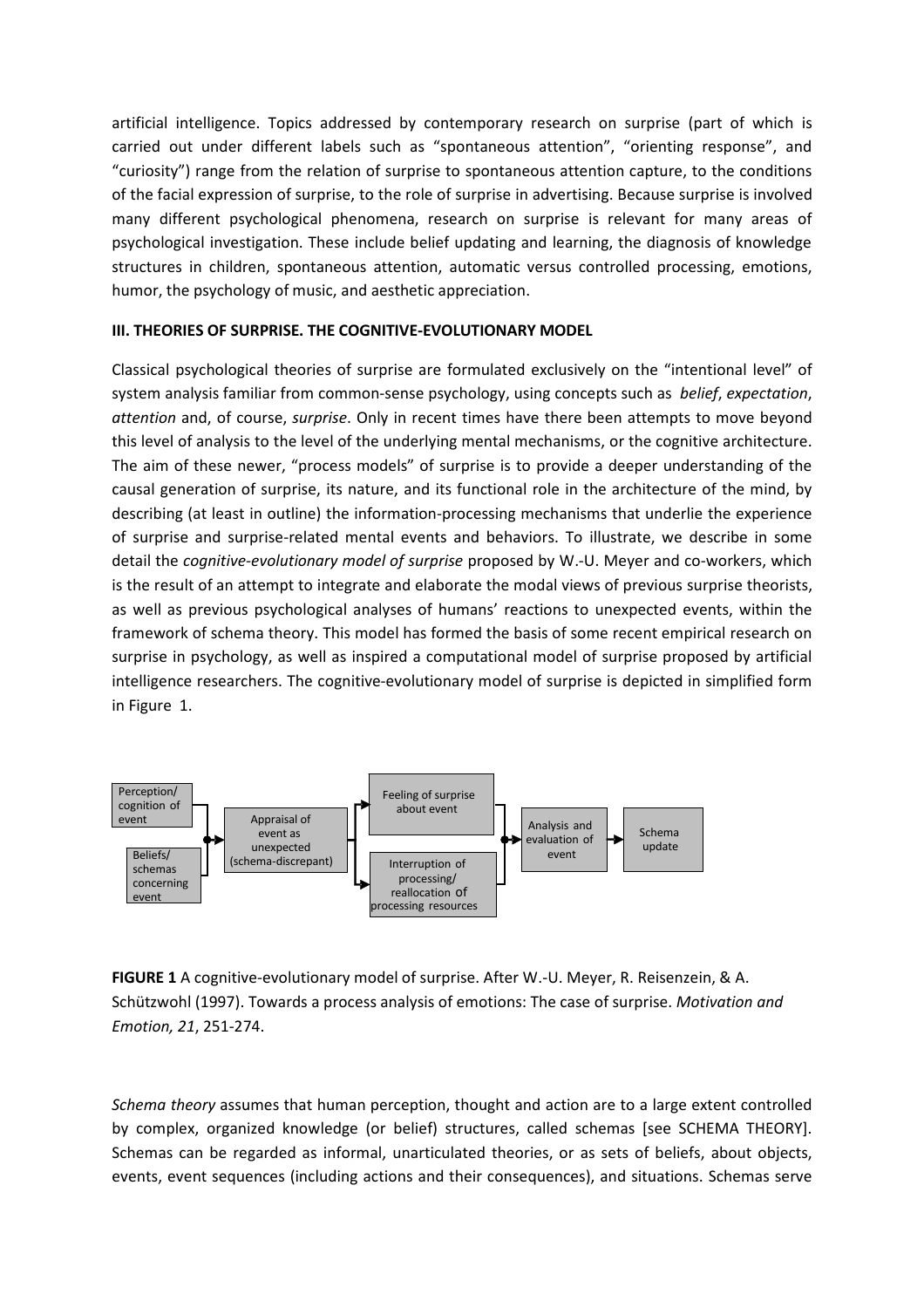the interpretation of present and past, and the prediction of future events, and thereby the adaptive guidance of action. To be able to fulfill these functions, a person's schemas or informal theories must be at least approximately correct. This in turn requires—because knowledge of the environment is usually incomplete, and because the environment can change—that schemas are continuously monitored for their compatibility with newly acquired information and, if necessary, are appropriately updated. According to the cognitive-evolutionary model of surprise, the surprise mechanism plays a crucial role in this context.

The surprise mechanism is assumed to consist at its core of an innate, hardwired information processing device that continuously compares, at an unconscious level of processing, the currently activated cognitive schemas (which may be regarded as constituting the person's working-memory model of her present situation) with newly acquired information (new beliefs). As long as the "schema‐discrepancy detector" registers congruence between schema and input—colloquially, as long as events conform to expectations—the person's informal theories are supported by the evidence, and there is hence no need to revise them. Rather, the interpretation of events and the control of action take place largely automatically and effortless. In contrast, if a discrepancy between schema and input is detected, and if the degree of schema‐discrepancy (unexpectedness) exceeds a certain threshold, a "surprise reaction" is elicited (see Figure 1): Ongoing information processing is interrupted, processing resources are reallocated to the unexpected event, and the feeling of surprise is generated (Figure 1). These processes enable and prepare the subsequent analysis and evaluation of the unexpected event plus—if this analysis suggests so—immediate reactions to this event and/or the updating, extension, or revision of the schema or schemas that gave rise to the discrepancy (Figure 1). The evolutionary function of the surprise mechanism is to (a) detect schema‐ discrepancies and (b) if they are detected, to prepare and instigate processes (of event analysis and schema revision) that enable the immediate and long-term adaptation to unexpected events. Let us look at the processes postulated in Figure 1 in more detail.

## **A. Detection of Schema‐Discrepancies**

The assumption that surprise is caused by the detection of schema‐discrepancies is an explication of the common‐sense psychological assumption—which is accepted by nearly all classical and modern surprise theorists—that surprise is elicited by *unexpected events*, that is, by events that disconfirm, contradict, or violate an expectation. However, to cover all cases of surprise, this idea is given an extended interpretation in the theory that includes the following assumptions: (1) The "expectations" that are disconfirmed by surprising events are not restricted to beliefs about the future; rather, "expectation" is used as a synonym of "belief". This assumption is necessary to take account of the fact that surprise can also be caused by disconfirmation of beliefs about the past (e. g., one is surprised that the train has already departed) and about atemporal states of affairs (e. g., one is surprised that a particular theorem follows from the axioms of a theory). (2) The concept of "unexpectedness" covers two cases: misexpectedness, and unexpectedness in the strict sense. An event is *misexpected* if it conflicts with a pre-existing, specific and usually explicit belief concerning this event. For example, Mary is waiting for Bob in her office; hearing a knock at the door, she expects Bob to enter, but Bill enters instead. This event elicits surprise because it is misexpected. In contrast, an event is *unexpected in the strict sense* if it does not conflict with an explicitly held belief (at least none that was active, that is, in the person's working memory at the time when the surprising event occurred), although it is inconsistent with the person's background beliefs. For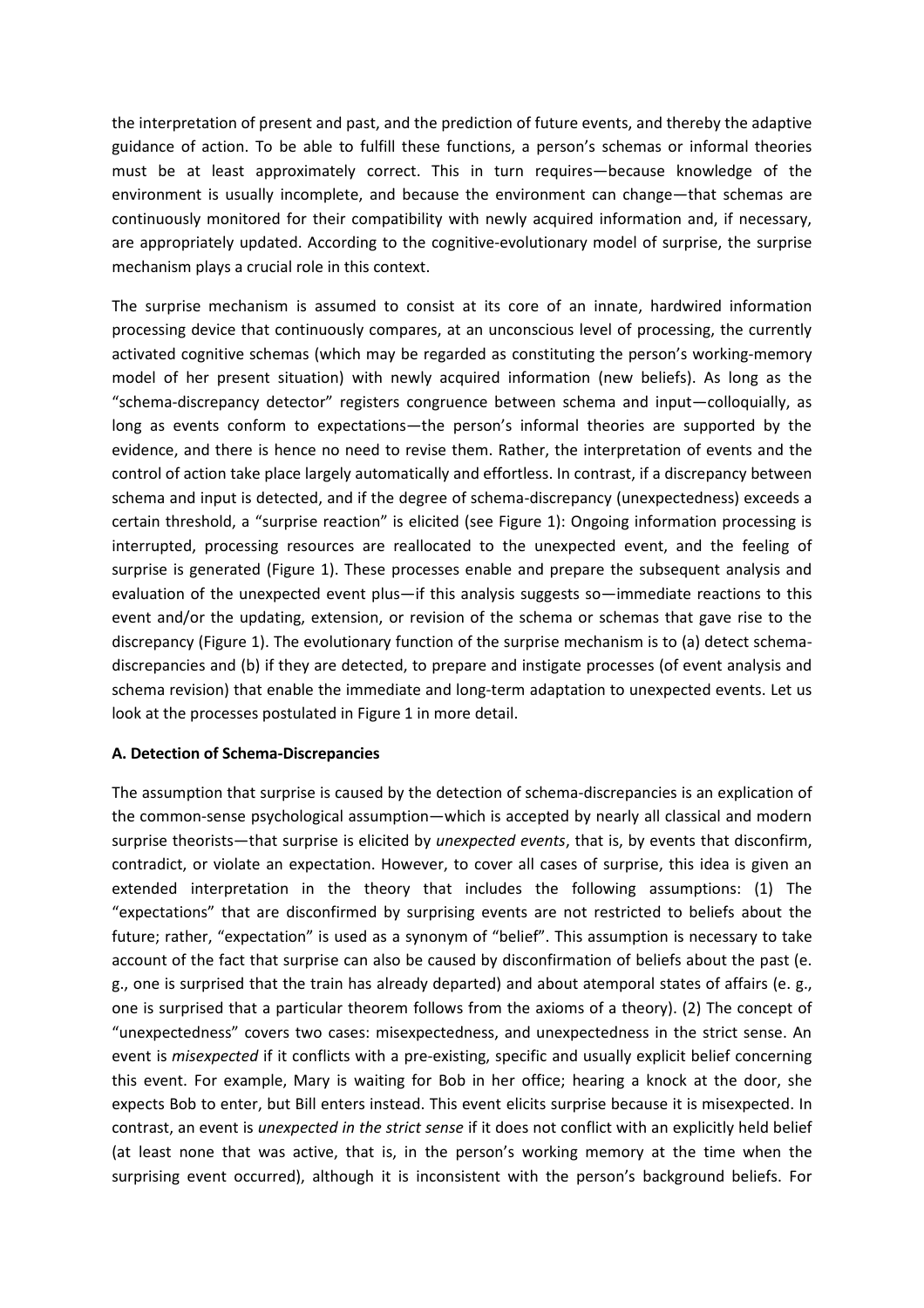example, even if Mary does not expect anybody in particular to visit her, she will be surprised to see Bill walk into her office if she believes that Bill currently attends a conference abroad. (3) The explicit or implicit beliefs whose disconfirmation causes surprise can be acquired in several different ways: They can be gradually built up through personal experience during an extended period of time (e. g., during many days in her office, Mary learns that Bob usually visits her at noon); they can be conveyed through verbal communication (Bob informs Mary that he will come to visit her at noon); and they can be inferred from other beliefs through reasoning processes (e. g., Mary reasons that, because Bob has promised to visit her the next time he is in town, and because he is in town today, will probably visit her today).

Any plausible cognitive theory of surprise must take account of these facts. This means in particular that such a theory needs a suitably general and flexible account of the internal representations that serve as a reference against which an event is classified as "discrepant". This account must allow to represent beliefs about past, present and future states of affairs; as well as beliefs about concrete events and abstract states of affairs; it must allow to explain how both misexpected and unexpected events can classified as "discrepant"; and it must be able to accommodate different sources of belief acquisition (e. g., cumulative personal experience over an extended period of time, and explicit verbal information). The schema concept promises a description of adequate breadth: Surprising events are those not consistent with currently activated schemas, irrespective of the existence of a concrete expectation, and irrespective of the origins of the beliefs encoded in the schema. Schema theories postulate that schemas become activated as a result of current experiences (that may include the unexpected event itself). The activated schemas then serve as a reference against which experiences are; events that deviate from the currently activated schemas elicit surprise.

## **B. Interruption, Reallocation of Processing Resources, Event Analysis, and Schema Update**

Usually the individual is engaged in some other activity when an unexpected event occurs. To permit the undisturbed processing of the unexpected event, these ongoing cognitive and motor activities are temporarily interrupted by the surprise mechanism, and the available processing resources are redistributed, now favouring processes that serve the analysis of the event and the updating of currently activated schemas. The focusing of attention on the unexpected event amplifies information relevant for the updating process and simultaneously attenuates potentially interfering information from other sources. It should be noted that, although turning attention to the surprising event as a prerequisite for updating is in most cases adaptive, it is not always so, because there are situations in which even the shortest interruption of momentary activity can have disastrous effects. This is the case when the uninterrupted continuation of ongoing activities is vitally necessary, as may be the case for a fighter pilot or a cat burglar. Form the perspective of the cognitive-evolutionary model of surprise, these occasional negative side‐effects of surprise are the price that has to be paid for a mechanism that is overall adaptive in enabling the coping with unexpected events.

According to the cognitive‐evolutionary model of surprise, the subsequent analysis and evaluation of the surprising event typically comprises the following subprocesses: the verification of the schema discrepancy (did one see or hear right; did one draw the correct conclusion from premises?); the analysis of the causes of the unexpected event (why did it happen?); the evaluation of the unexpected event's significance for well-being (is the event congruent or incongruent with one's desires; does it signal danger, or an unexpected opportunity?); and the assessment of the event's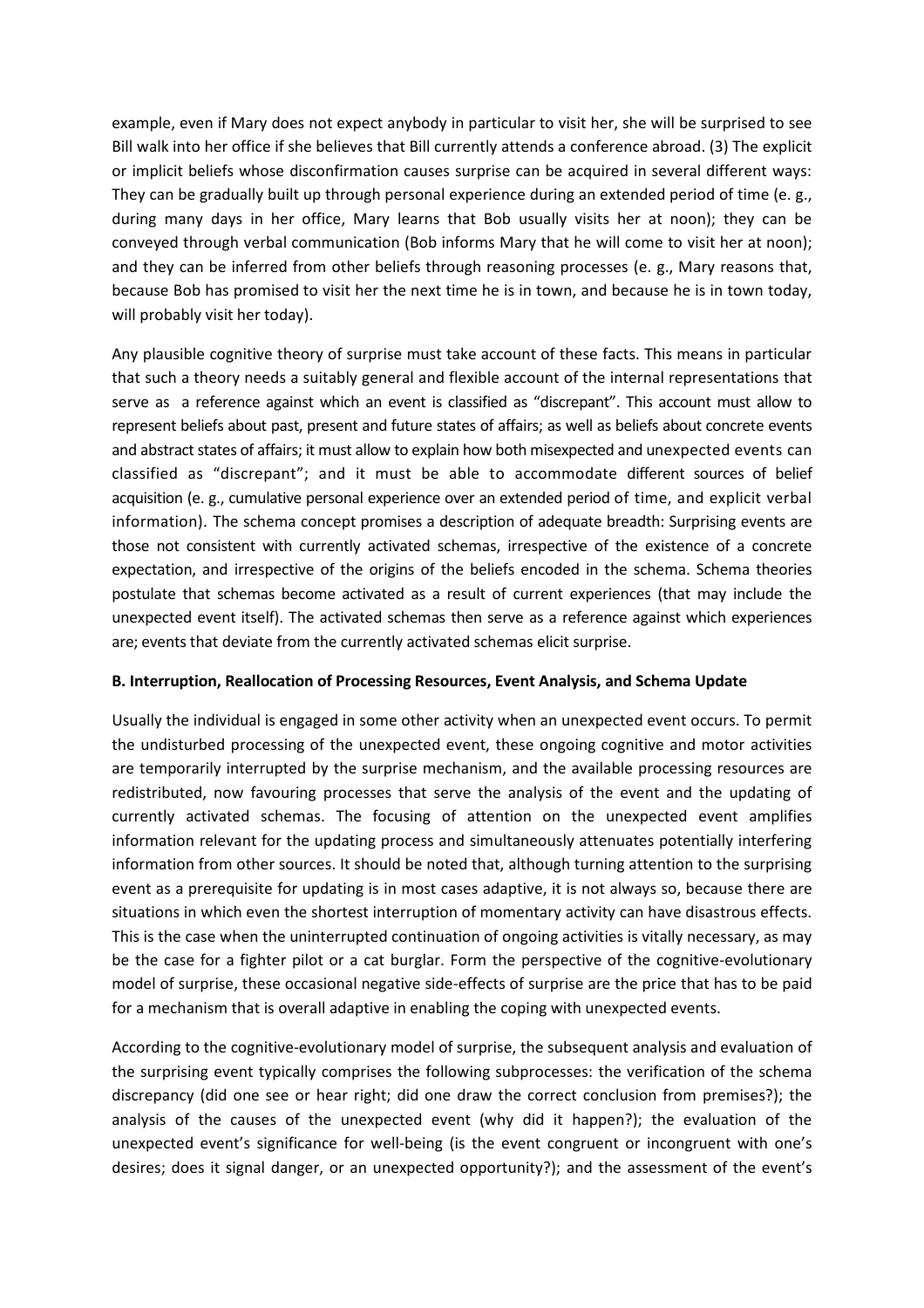relevance for ongoing action (can one ignore the event, or does one need to respond to it?). Additional event appraisal, such as an assessment of the moral significance of another person's unexpected action, can also occur in special situations. Once the appraisals of an unexpected event (e. g., regarding its causes or action relevance) have been computed, they are stored as part of the schema for this event. As a consequence, the analysis of subsequent instances of the same or similar kinds of events can be substantially abbreviated.

The analysis and evaluation of the surprising event is usually a precondition for adaptive schema (or belief) update. A schema update may consist in the correction, restructuring or extension of relevant schemas. Appropriate schema-update enables the individual: to predict and possibly, to control (bring about or prevent) future occurrences of the schema‐discrepant event; to avoid the event if it is negative and uncontrollable; or to ignore the event if is irrelevant for further action. The long-term function of surprise is thus to ensure the adaptation of the individual by enabling and instigating processes that result in the updating of action‐guiding schemas. To the degree that schema revision or belief-update can be equated with cognitive development and learning, it follows that surprise should have an important function for the development of cognitive structures and learning. In agreement with this conclusion, many developmental psychologists consider surprise to be an important factor for children's' cognitive development [see COGNITIVE DEVELOPMENT]. Similarly, several learning theorists conceive of learning as a process in which an individual's schemas are brought into line with new input that deviates from the schemas. This suggests that at least one central form of learning—namely belief updating—occurs only if newly acquired information is unexpected and hence surprising. Surprise theory thus suggests a strongly "localist" approach to belief updating.

## **C. The Behavioral Manifestations and the Experience of Surprise**

The cognitive-evolutionary model of surprise assumes that the described mental processes are causally responsible, alone or in combination, for the various behavioral manifestations of surprise (if they occur): The interruption or delay of ongoing motor activities, investigative activities, facial and verbal expressions of surprise, and peripheral physiological reactions. For the greater part, these behavioral manifestations of surprise are probably adaptive processes that, in one way or another, subserve the major function of the surprise mechanism: the short- and long-term adaptation to unexpected events. For example, investigative motor actions are in the service of epistemic analysis, and eyebrow-raising may, as Darwin argued, facilitate the visual exploration of unexpected events in some situations. In addition, eyebrow-raising could serve to communicate the person's surprise to others, thereby soliciting their help in explaining the unexpected event. Indeed, a deliberately produced, stylized form of the surprise expression—raising the eyebrows to form an enquiring look—is frequently used as a nonverbal request for information in everyday conversation. In this way, the facial expression of surprise (and likewise surprise vocalizations) may assist the updating of beliefs by recruiting informational support from the social environment.

The subjective experience or "feeling" of surprise can be regarded as the manifestation in consciousness of the encountered discrepancy between activated schema and newly acquired information. Because the intensity of experienced surprise is closely related to the degree of unexpectedness of the eliciting event, the feeling of surprise could simply be the conscious awareness of the signal produced by the schema-discrepancy detector. (According to the model,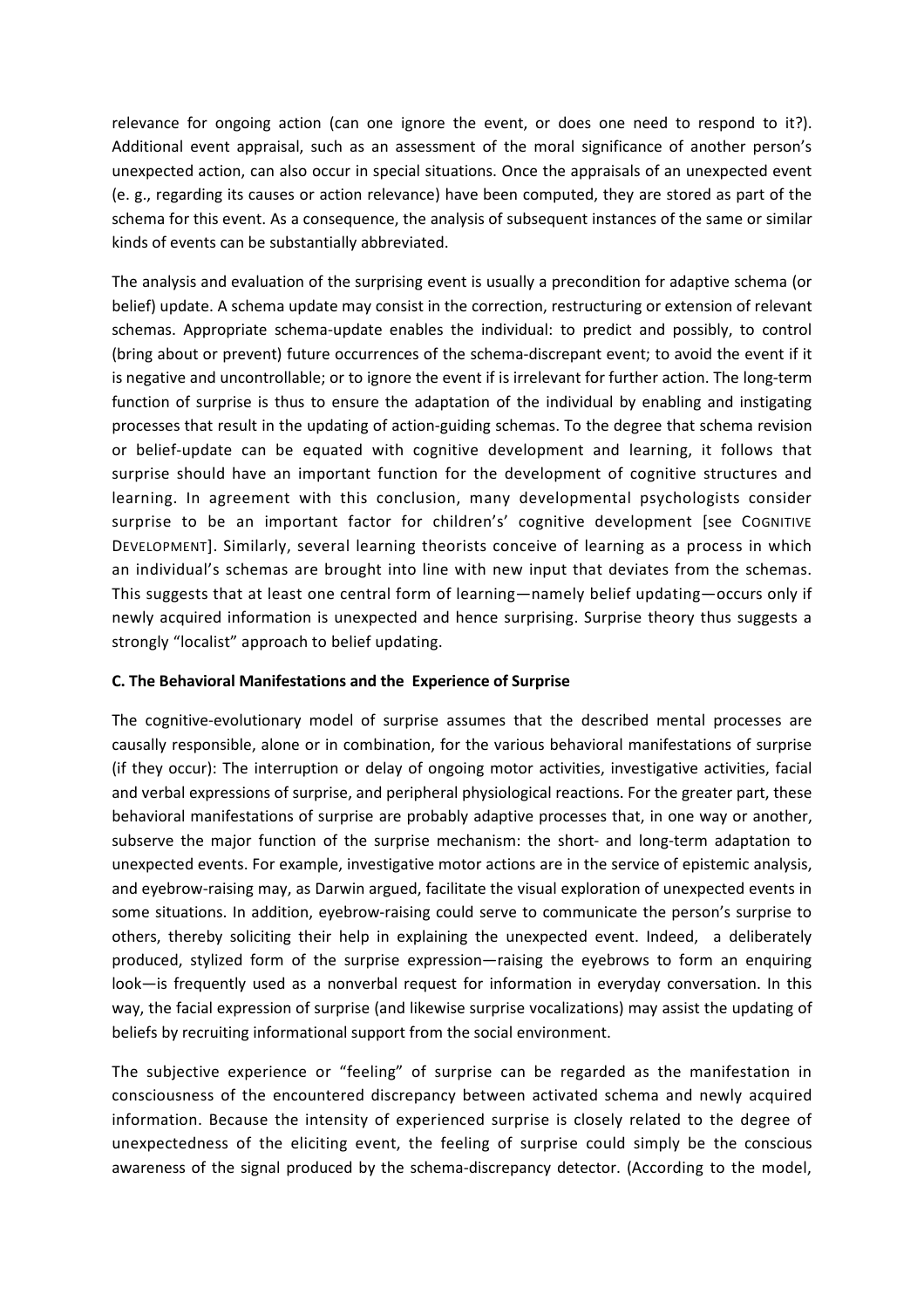this signal is characterized by a specific quality that codes the fact that a schema discrepancy has occurred, and an intensity that codes the degree of the schema‐discrepancy.) However, the subjective experience of surprise could include additional elements, such as a direct phenomenal awareness of mental interruption.

According to the cognitive‐evolutionary model of surprise, the feeling of surprise has an informational as well as a motivational function. Its *informational function* consists of informing the conscious self (the person) about the detection of a schema‐discrepancy. This assumption relates to theoretical views of consciousness that stress the importance of consciousness for planning: Whereas the routine execution of simple activities may be carried out without conscious control, the generation of action plans for exceptional situations requires conscious processing. Seen from this perspective, the surprise signal acts on the one hand as a "deautomatizer" that interrupts routine processes and calls for, as well as prepares, conscious processing; on the other hand, the surprise signal enters conscious processing (in the form of the surprise feeling) as information about the occurrence of a schema‐discrepancy. In addition to its informational function, the experience of surprise can also be ascribed a *motivational function*, for it is likely the feeling of surprise that triggers the conscious analysis of the surprising event, or at least provides an initial impetus for this analysis. The reason for this is probably that the information that something unexpected happened, elicits curiosity. Hence, the motivational effect of the surprise feeling may be based on its informational effect.

## **D. The Theoretical Definition of Surprise**

The cognitive-evolutionary model of surprise allows to replace the pre-theoretical characterization of surprise by a more precise, theoretical (i. e., theory‐based) definition. As evident from Figure 1, the schema-discrepancy signal is the "causal hub in the wheel of surprise": It is the direct or indirect cause of all subsequent mental processes postulated in the model (the feeling of surprise, interruption and attentional shift, event analysis, and schema revision), as well as of the various behavioral manifestations of surprise. Because of its central causal role, the schema discrepancy signal suggests itself as the best candidate for the scientific referent of surprise. Hence, presupposing the correctness of the cognitive-evolutionary model of surprise, surprise can be theoretically defined as follows: *Surprise is the signal that is the immediate output of the schema‐ discrepancy detector*.

## **IV. SURPRISE, THE STARTLE REACTION, AND THE ORIENTING RESPONSE**

## **A. The Startle Reaction**

Surprise must be distinguished from the so‐called *startle reaction* elicited by sudden intense sensory input. The startle reaction differs from surprise in terms of its causes, its topography, and its function.

Whereas surprise is elicited by the appraisal of unexpectedness (the detection of a schemadiscrepancy), startle is a reflex‐like reaction to abrupt, intense sensory input, such as a pistol shot. "Abruptness" in this context does *not* mean unexpectedness, but primarily a sudden onset and fast rise of the intensity of sensory input. For example, an acoustic stimulus (a tone or noise) with a high peak intensity will elicit startle only given a short rise time (in the range of some 10 msec), but not when it rises gradually. Furthermore, whereas the intensity of surprise is determined by the degree of unexpectedness, the magnitude of the startle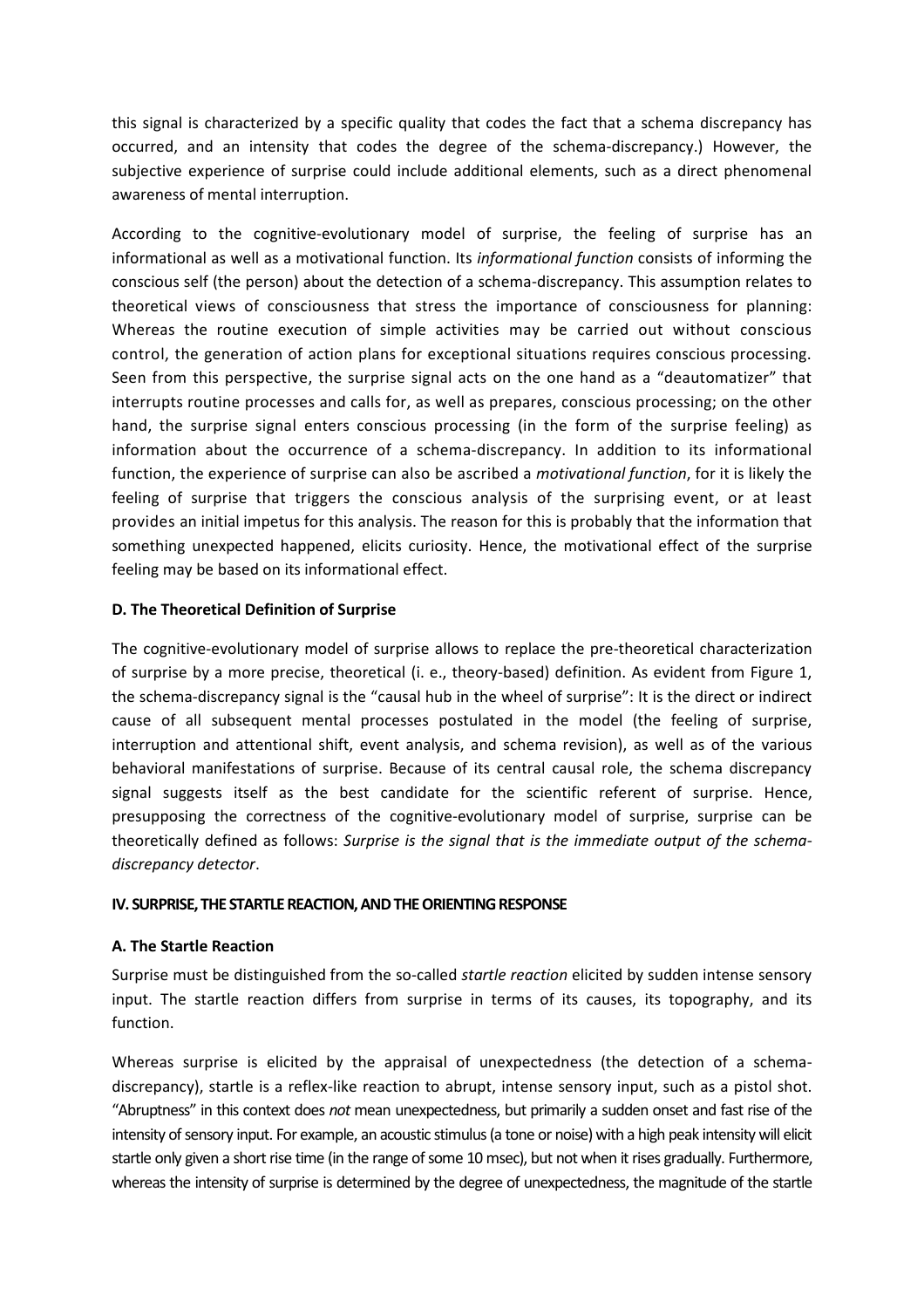reaction is mainly determined by the intensity of the sensory input. Because of these differences in eliciting conditions, a sensory stimulus that elicits startle (i. e., one with abrupt onset and high intensity) need not cause surprise (if it has been announced beforehand, or presented repeatedly); and a sensory stimulus that elicits surprise (i. e., one that is unanticipated or contrary to expectations) need not cause a startle response (if it is of low intensity, or if its intensity rises gradually). However, surprise is a frequent secondary reaction to startling stimuli, because these stimuli are often unexpected as well. It is probably for this reason that the ordinary language word "startle" can also be used to refer to some forms of surprise.

Surprise and startle also differ in terms of the typical behaviors associated with them. The startle reaction consists, centrally, in a specific pattern of facial and bodily muscle movements, varying considerably in completeness, that spreads from the head over the rest of the body. Its initial and most reliable component is the reflexive closure of the eyes; but if the reaction is more intense, it may include additional facial movements (lowering of the eyebrows and a horizontal stretching of the mouth) and postural changes: A forward motion of the head and neck, hunching of the shoulders, pronation of the lower arms, flexion of the fingers, bending of the elbows and knees, contraction of the abdomen, and a forward motion of the trunk. These muscular reactions are accompanied by diverse physiological changes including an increase in skin conductance, blood pressure, and heart rate, plus an initial holding of breath followed by accelerated respiration. With the exception of the skin conductance reaction, these physiological changes are different from those attributed to surprise. Likewise, the postural changes characteristic for startle are quite untypical for surprise, and the facial changes that occur in startle (closure of the eyes, lowering of the eyebrows, stretching of the mouth) are even opposite to those characteristic for surprise (widening of the eyes, raising of the eyebrows, dropped open jaw). In addition, the temporal onset of the startle reaction differs from that of surprise: Whereas surprise needs at least 200‐300 ms to develop in response to a sensory input (e. g., an unexpected tone), the startle reaction occurs with very short latency, with its earliest components appearing at some 40 msec after the onset of a startle stimulus.

Correlated to these differences in elicitors and response, the functions of surprise and startle are different: Whereas the function of surprise is to assist the updating of schemas or beliefs, the startle reaction is—as suggested by the short latency and topography of the described muscular response pattern essentially a first-line defensive reflex against injury from a predator or a blow. In line with this conclusion, the neural pathways underlying the startle reaction have been determined to consist of a brain‐stem reflex system that exists, in similar form, not only in humans but also in variety of animal species.

## **B. The Orienting Response**

The orienting response (OR) is typically defined as a probabilistic syndrome of responses, evoked in particular by novel and significant stimuli, that includes a variety of behavioral and physiological components, the latter being of primary interest to most researchers of the OR. Although the reactions characteristic for the OR and those characteristic for surprise overlap, the OR must be distinguished from surprise.

The conditions that evoke the OR have been classified into three broad categories. The first category, *novelty* (the quality of an event or stimulus of being new), can be subdivided into (a) novelty of a stimulus or an elementary event, (b) novelty in a sequence of events, and (c) novelty in the patterning of stimuli. For example, a tone that is presented for the first time in an experiment is novel in the first sense; a tone that deviates occasionally from a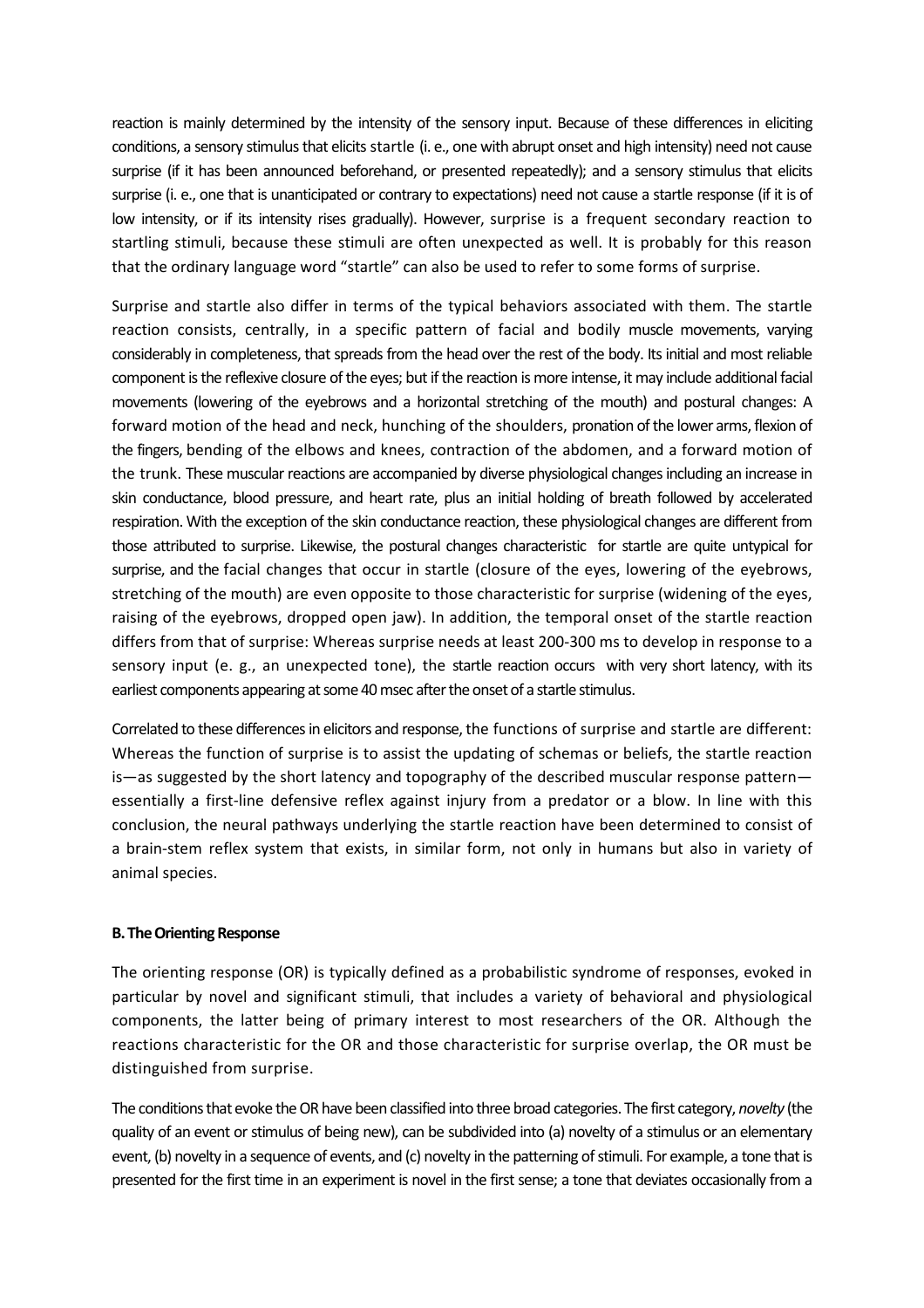sequence of regular tones (a so-called "oddball stimulus") is novel in the second sense, and a melody that deviates from one heard before would be novel in the third sense. The second category, *conflict*, refers to situations in which an ambiguous stimulus leads to the activation of conflicting response tendencies (e. g., in a difficult perceptual discrimination task). The last category, *previous conditioning*, includes high‐importance stimuli (e. g., one's own name or a warning call like "watch out"), which have acquired their significance as a result of the individual's learning history. In contrast to the startle response, the OR does not require an increase in the intensity of stimulation to occur. In fact, an event evoking an OR can consist of the occurrence, as well as the change, and even the removal (or omission) of a stimulus (e. g., the omission of a tone in a regular series).

Although there is overlap in the typical procedures used to induce either the OR or surprise in humans, they are not identical. In particular, not all events that elicit an OR also elicit surprise. A novel stimulus, as defined above, may well cause surprise, the reason being that novel stimuli are often also unexpected; however, novel stimuli can also be expected (e. g., an oddball stimulus that has been announced beforehand, or has been presented repeatedly), in which case they do not elicit surprise. And stimuli from the "conflict" or the "previous conditioning" categories of OR elicitors need not be unexpected, and hence surprising at all. However, it is possible that all events that cause surprise also trigger an OR (or a special form of the OR), in which case the physiological changes that occur in surprise could consist of the physiological aspects of the OR.

The behavioral components of the OR include movements of the sense organs toward the source of the eliciting stimulus, as well as an interruption of overt actions, accompanied by an increase in general muscle tonus. The physiological components of the OR comprise (a) an increased sensitivity of the sense organs, manifested in the lowering of sensory thresholds; (b) vegetative changes (a decrease of heart rate and respiration rate, an increase in skin conductance, and two opposing vascular changes, vasoconstriction in the limbs and vasodilation in the head); and (c) changes in the electroencephalogram [see BRAIN ELECTRIC ACTIVITY] in the direction of faster activity with a lower amplitude, indicative of an increase in cortical arousal or wakefulness.

As to the specific brain processes that underlie the OR, it has been found that novel events evoke a cortical response that differs in waveform from that caused by regular events. More specifically, this research (which has mostly studied the electrocortical responses to simple auditory or visual oddballs) has identified three characteristic components of the event-related brain potential evoked by these oddballs. The first is the so‐called mismatch negativity, a negative peak around 200 ms after stimulus onset, which is thought to reflect the pre-attentive, automatic detection of the sensory (e.g., acoustic) change. The second is the P300a component (a positive peak around 350 ms after stimulus onset) that seems to reflect the involuntary attention switch to the oddball event. Third, the socalled reorienting negativity (a negative peak around 500 ms after stimulus onset), is thought to reflect the voluntary attentional reorienting to the task at hand. Brain imaging studies found that oddball stimuli elicit widespread activity in diverse, spatially distributed cortical and subcortical systems. To the degree that these brain responses also occur in response to unexpected events, they would indicate that surprising stimuli elicit a "whole‐brain response" that would fit well with the function attributed to surprise. As mentioned, the brain processes selectively associated with surprise proper (the output signal of the schema-discrepancy detector) may be localized in the lateral prefrontal cortex [see above: PRETHEORETICAL CHARACTERIZATION OF SURPRISE].

#### **V. IS SURPRISE AN EMOTION?**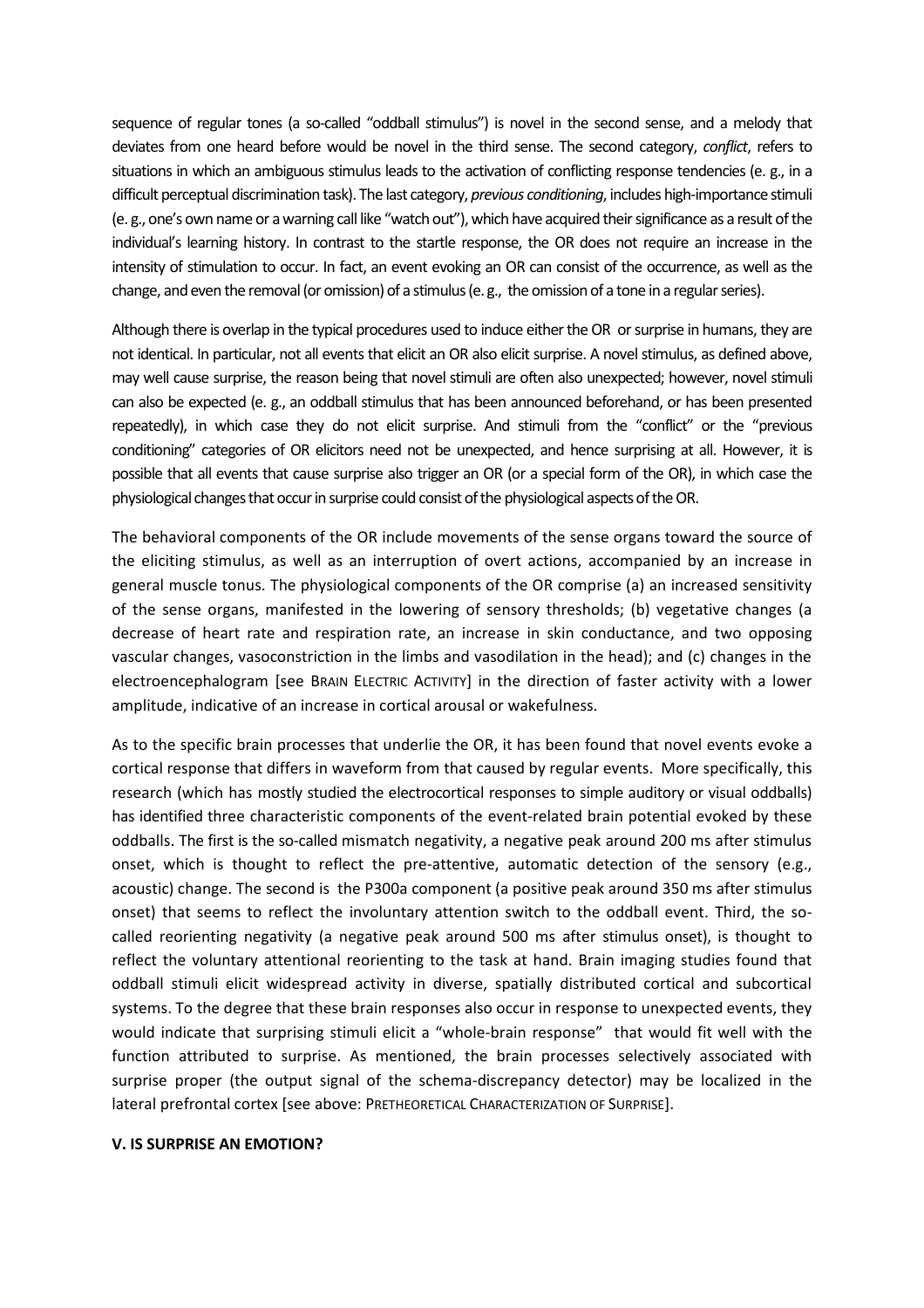Common‐sense classifies surprise as an emotion. In contrast, in scientific psychology, the question of whether or not surprise is an emotion is controversial: Some emotion theorists regard surprise not only as an emotion, but even as a basic emotion; others regard it as an emotion, but not a basic one; and yet others do not classify surprise as an emotion at all, but as a cognitive state (although one that may play an important role in the process of emotion generation, e. g., by preparing the individual for the evaluative appraisal of events).

Surprise is typically considered a basic emotion by proponents of an evolutionary approach to emotions, in particular the adherents of the theory of "discrete basic emotions". Basic emotion theorists believe that the innate core of the human emotion system consists of a small set of modules—the basic emotion mechanisms—each of which developed in evolution as a solution to a different, recurrent adaptive problem. Surprise, they argue, fits this definition of basic emotions. Some theorists assume, in addition, that basic emotions are innately linked to communicative signals, in particular to facial expressions. Inasmuch as surprise is indeed associated with a specific facial expression, it would also qualify as a basic emotion according to this criterion.

Two main arguments have been advanced for *not* regarding surprise an emotion: (1) in contrast to paradigmatic emotions such as joy or fear, the feeling of surprise is per se hedonically neutral, rather than pleasant or unpleasant; (2) corresponding to, and explaining, this difference in feeling tone, surprise does not presuppose the appraisal of the eliciting event as positive (motive‐congruent) or negative (motive‐incongruent). The claim that surprise is hedonically neutral rests on the observation that the experience of surprise can be pleasant (e. g., surprise caused by an unexpected present), unpleasant (e. g., an unexpected failure), as well as neutral (neither pleasant nor unpleasant; e. g., surprise about an unexpected solution of a quiz item). This observation suggests that feelings of pleasantness and unpleasantness are not a necessary component of surprise, but result from processes different from those that elicit surprise. These other processes, that are responsible for the hedonic tone of surprise in those cases where it is either pleasant or unpleasant, can be construed as appraisals or evaluations of the significance of what is happening for one's well‐being; specifically, the evaluation of the surprise-eliciting event as positive (motive-congruent) or negative (motiveincongruent). This appraisal of motive‐consistency, if it occurs at all, usually takes place in parallel to, or quickly after the onset of surprise, and it results in pleasant or unpleasant feelings that blend with the feeling of surprise in consciousness, thus endowing the experience of surprise with a positive or negative hedonic quality. This hypothesis allows to explain the differences in feeling tone in different instances of surprise. It also explains why some authors have come to think that surprise, like other emotions, is intrinsically hedonic or evaluative.

Although the proposed differences between surprise and paradigmatic emotions must be acknowledged, it is not clear whether they are great enough to exclude surprise from the realm of emotions. For one reason, surprise appears to be an essential ingredient of several unquestioned emotional states, such as disappointment and relief; and the intensity of most emotions is enhanced if their elicitors occur unexpectedly. For another reason, it can be argued that the cognitive mechanism that produces surprise (a mechanism that compares newly acquired beliefs to pre‐ existing beliefs) and the mechanism that produces hedonic emotions (presumably, a mechanism that compares new beliefs to pre‐existing motives or desires) have similar properties and are closely intertwined in their operation: They are both automatically and unconsciously operating mechanisms that "supervise" representations (beliefs and desires, respectively); they seem to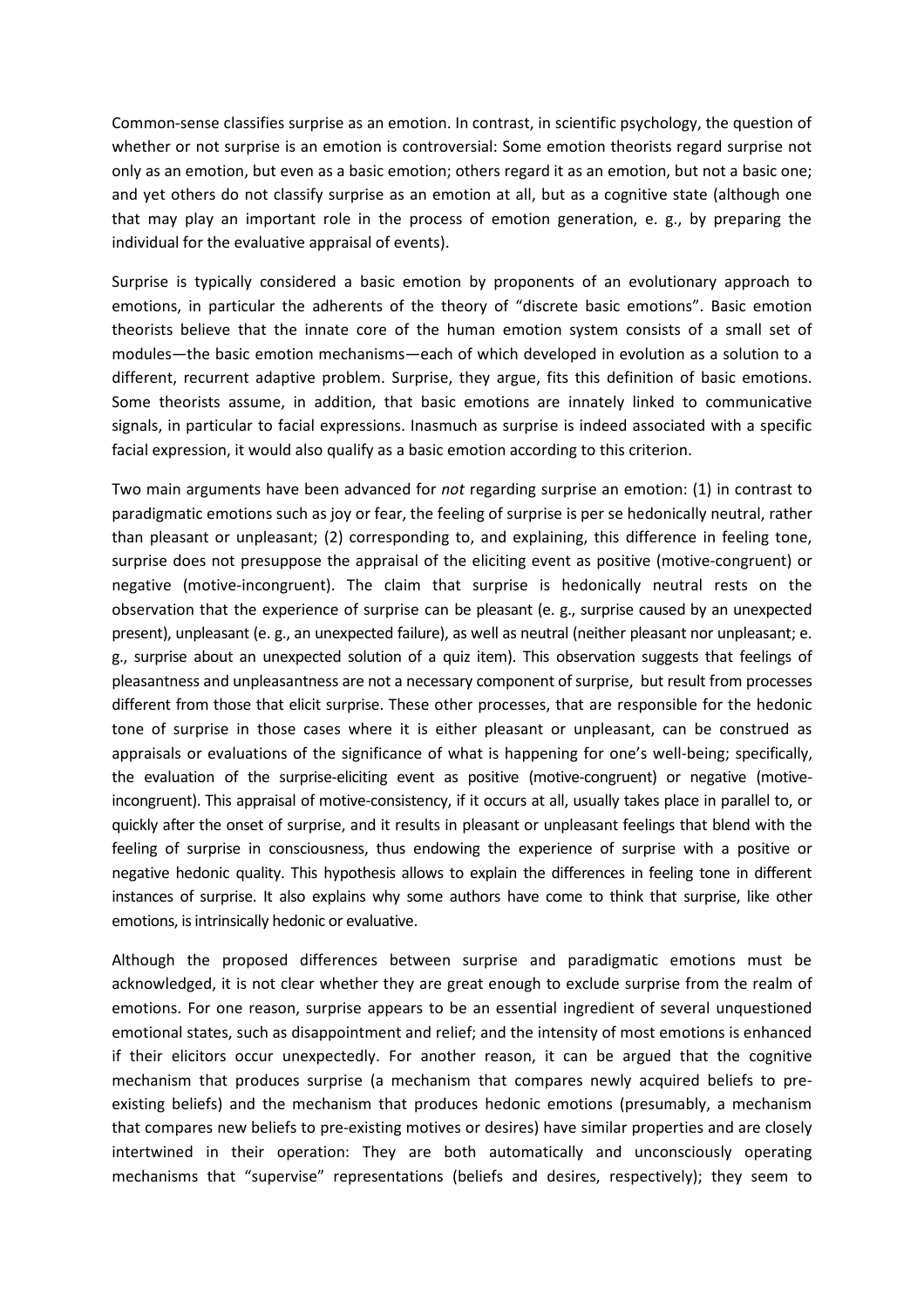operate on the same inputs (newly acquired beliefs); and their outputs may be integrated at an unconscious level of processing (e. g., the signals of unexpectedness and desire‐incongruence may be unconsciously integrated into the emotion of disappointment). If these assumptions are correct, they would constitute good theoretical reasons for (re-) classifying surprise as an emotion. In any case, however, surprise needs to be considered in theories of emotion, even if it is not regarded as an emotion itself.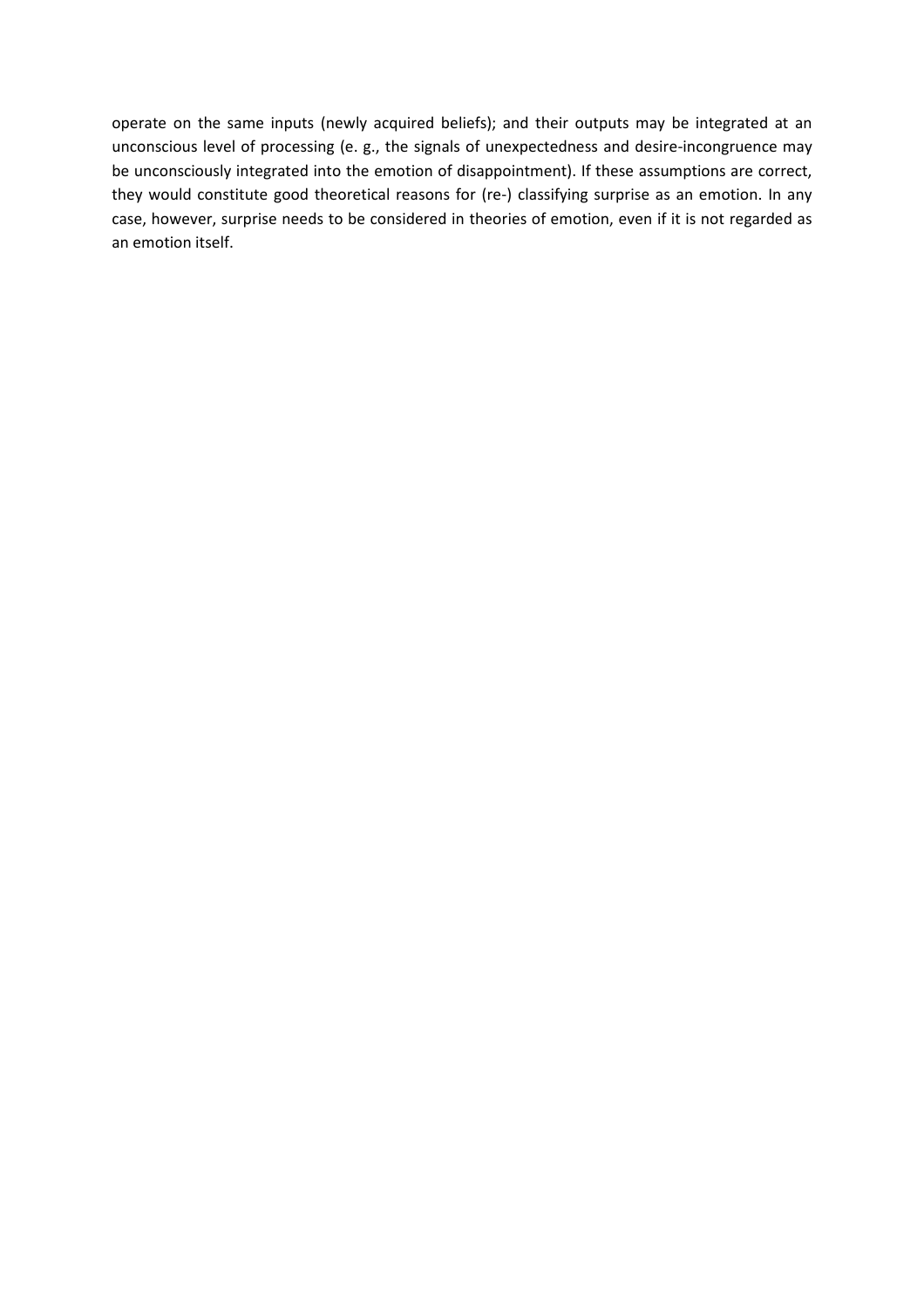#### References

#### **Cross References**

Belief, Brain electrical activity, cognitive development, belief update, expectation, emotion, schema theory, cognitive representation, learning, evolutionary psychology, curiosity, computational modelling, humor, creativity.

#### **Further Reading**

- Asplund, C. L., Todd, J. J., Snyder, A. P., & Marois, R. (2010). A central role for the lateral prefrontal cortex in goal‐directed and stimulus‐driven attention. *Nature Neuroscience*, 13, 507‐512.
- Berlyne, D. (1960). *Conflict, arousal and curiosity*. New York: McGraw‐Hill.
- Boll, S., & Berti, S. (2009). Distraction of task‐relevant information processing by irrelevant changes in auditory, visual, and bimodal stimulus features: A behavioral and event‐related potential study. *Psychophysiology*, *46*, 645–654.
- Charlesworth, W. R. (1969). The role of surprise in cognitive development. In D. Elkind & J. H. Flavell (Eds.), *Studies in cognitive development* (pp. 257‐314). Oxford: Oxford University Press.
- Desai, M. M. (1939). Surprise: A historical and experimental study. *British Journal of Psychology, Monograph Supplements, 22* (124 pages).
- Huron, D. (2006). *Sweet anticipation: Music and the psychology of expectation*. Cambridge: MIT Press.
- Izard, C. E. (1991). *The psychology of emotions*. NY: Plenum Press.
- Kiehl, K. A., Stevens, M. C., Laurens, K. R., Pearlson, G., Calhoun, V. D., et al. (2005). An adaptive reflexive processing model of neurocognitive function: supporting evidence from a large scale (n= 100) fMRI study of an auditory oddball task. *Neuroimage*, *25*, 899–915.
- Koch, M. (1999). The neurobiology of startle. *Progress in Neurobiology*, *59*, 107–128.
- Macedo, L., Cardoso, A., Reisenzein, R., Lorini, L., & Castelfranchi, C. (2009). Artificial surprise. In: J. Vallverdú, & D. Casacuberta (Eds.), *Handbook of research on synthetic emotions and sociable robotics: New applications in affective computing and artificial intelligence* (pp. 267-291). Hershey, PA: IGI Global.
- Meyer, W.‐U., Reisenzein, R., & Schützwohl, A. (1997). Towards a process analysis of emotions: The case of surprise. *Motivation and Emotion, 21*, 251‐274.
- Reisenzein, R., Bördgen, S., Holtbernd, T., & & Matz, D. (2006). Evidence for strong dissociation between emotion and facial displays: The case of surprise. *Journal of Personality and Social Psychology, 91*, 295‐315.
- Reisenzein, R. (2009). Emotional experience in the computational belief-desire theory of emotion. *Emotion Review, 1*, 214‐222.
- Rumelhart, D. E. (1984). Schemata and the cognitive system*.* In R. S. Wyer Jr., & T. K. Srull (Eds.), *Handbook of social cognition* (pp. 161‐188). Hillsdale, NJ: Erlbaum.
- Sokolov, E. N., Spinks, J. A., Näätänen, R., & Lyytinen, H. (2002): *The orienting response in information processing.* Hillsdale, NJ: Erlbaum.

#### **Relevant Websites**

## **Author Biography and Photograph**

Rainer Reisenzein is Professor of General Psychology at the University of Greifswald, Germany. His research focuses on the psychology of emotions, where he investigates a variety of theoretical and empirical questions, including: the cognitive causes of emotion, emotional experience, the facial